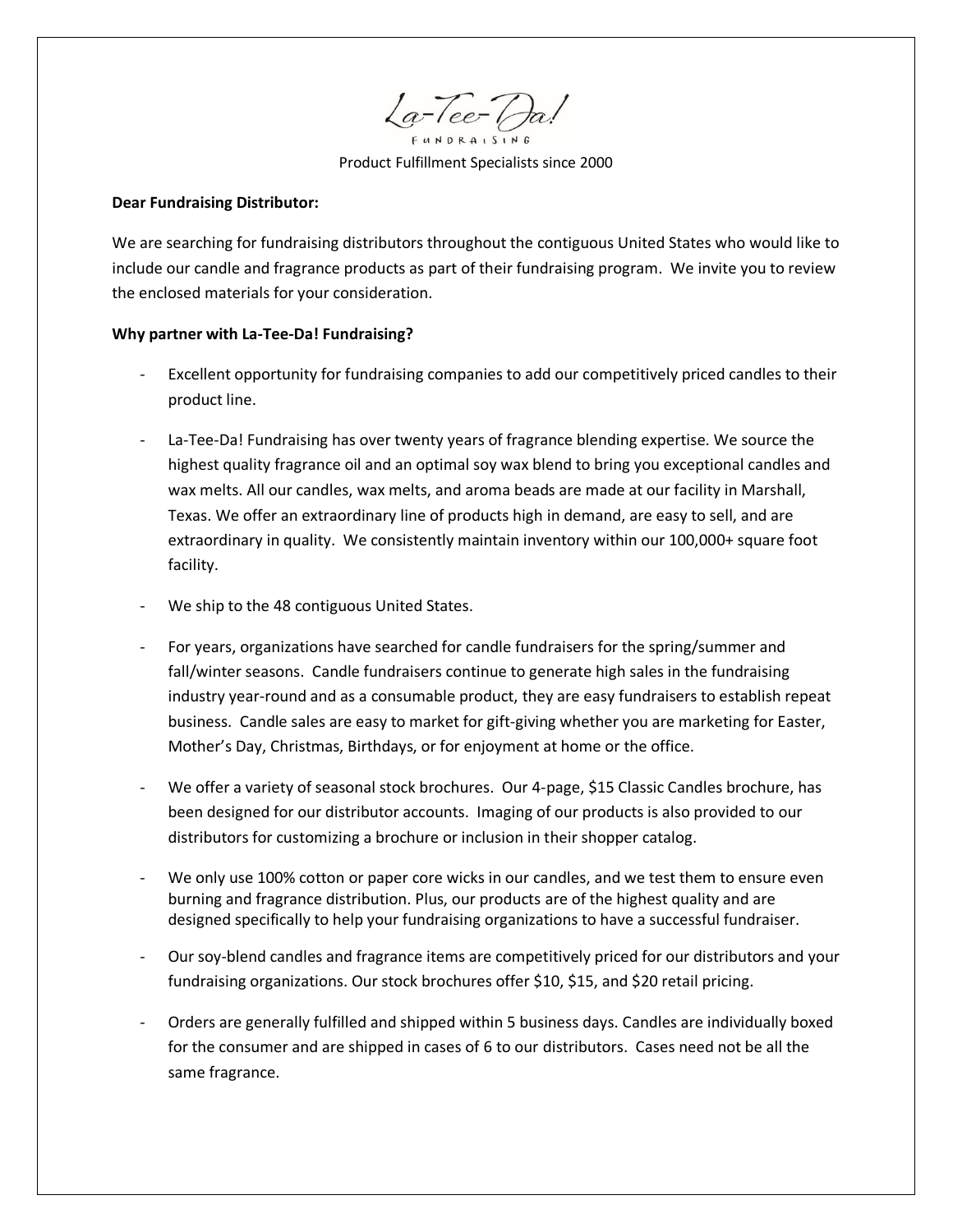### **DISTRIBUTOR BROCHURE**

**CLASSIC CANDLES BROCHURE -** Our 4-page brochure, with 15 items, opens to display our \$10 Classic Jar Candles (10 oz.) Scent titles and descriptions are included. A convenient and easy-to-use order form is included on the backside of the brochure. Our exquisite watercolor labels are eye-catching and beautifully highlight the fabulous collection of diverse scents offered. With our incredible selection of items and easy-to-sell \$15 pricing, organizations will be eager to offer our new brochure!

# **STOCK BROCHURES**

**1) PERFECT GIFTS FOR FAMILY AND FRIENDS BROCHURE** - Our 8-page brochure, with 71 items, unfolds to display \$10 Classic Jar Candles (10 oz.), \$10 Wax Melts (2-pack, 2.5 oz.), \$10 Room Sprays (8 oz.), \$10 Aroma Diffuser Oils (1 oz.), \$15 Mason Jar Candles (16 oz.), and \$20 3-Wick Candles (14 oz.). Scent titles and descriptions are included. A convenient and easy-to-use order form is included on the backside of the brochure. Our exquisite watercolor labels are eye-catching and beautifully highlight the fabulous collection of diverse scents offered. With our incredible selection of items and easy-to-sell pricing, organizations will be eager to offer our new brochure!

**2) SIMPLY \$10 BROCHURE** – Our new \$10 brochure is a perfect choice for organizations searching for simplicity with an affordable and easy-to-sell program. All items are just \$10 and offer the Classic Candles and Wax Melts from our Perfect Gifts for Family and Friends brochure. \$10 items are easy to sell, cash sales are simple, and are easy for you, and your participants, chairperson, and treasurer to total the sales. An order form is included on the back of the brochure.

**3) CHRISTMAS CANDLES BROCHURE –** Our Christmas Candle Brochure offers our \$15 Christmas Mason Jar Candles for the holiday season. Each label has a different Christmas print to highlight each fragrance. You can offer this brochure alone or combine it with either the Perfect Gifts or the Simply \$10 brochure to offer more variety. An order form is included on the back of this brochure.

We hope you'll consider adding our La-Tee-Da! Fundraising products for your company's program!

For more information please review the enclosed **Wholesale Distributor Pricing and Purchasing Guidelines.** Call me and let's start a conversation about how we can work together to help you succeed in your business. Let's discuss your needs and outline the products and services we can offer you. For additional questions or to set up a new account with La-Tee-Da! Fundraising as a Distributor or Independent Representative please contact us.

 $La\$ TeerDa!

 **Deb Murray, National Fundraising Director Questions? Ready to get started? Call 860-384-3691 or email dmurray@ltdfundraising.com La-Tee-Da! Fundraising ■ 1070 Pumpkin Center Rd ■ Marshall, TX 75672 Visit our website at www.ltdfundraising.com**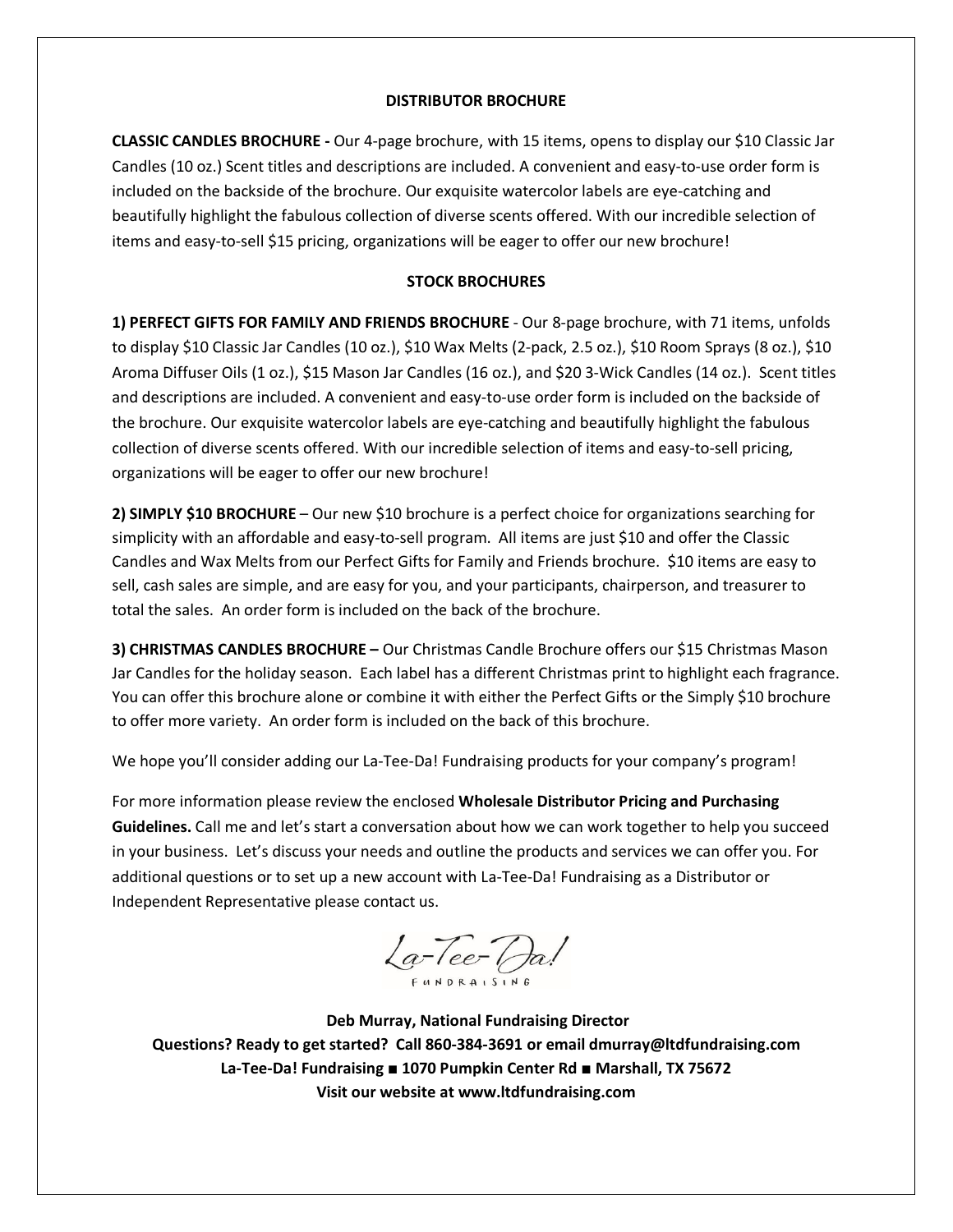

## **Wholesale Distributor Pricing and Purchasing Guidelines**

Thank you for your interest in our fundraising products and we look forward to working with you. We manufacture our candles, wax melts, and aroma beads here at our factory in the piney woods of Northeast Texas. We strive to make our product a good investment for you and the fundraising organization.

### **Pricing:**

| Item                          | <b>Price</b>          |
|-------------------------------|-----------------------|
| 10 oz. Classic Jar Candles    | $$14.25$ per case (6) |
| Wax Melts $-2$ pack           | $$14.25$ per case (6) |
| 1 oz. Diffuser Fragrance Oils | \$14.25 per case (6)  |
| 8 oz. Room Sprays             | \$14.25 per case (6)  |
| 16 oz. Mason Jars             | \$27.00 per case (6)  |
| 14 oz. 3-Wick Candles         | \$36.00 per case (6)  |

### **Minimum Order:**

A low minimum order of \$500 is required to place an order. Cases for each item may be assorted fragrances.

### **Distributor Brochure:**

\$15 Classic Candles: We can provide an image file for you to use with your own printing company or we can provide you with a printing solution.

### **Stock Brochures:**

Perfect Gifts for Family and Friends: \$12.00 (50 brochures per pack) Simply \$10 Brochure: \$10.00 (50 brochures per pack) Christmas Mason Jars Brochure: \$10.00 (50 brochures per pack)

During the fall and spring seasons, we will send an email to you containing the next season's new brochures. The brochures will also be posted on the company website once available. New brochures are printed for our Spring/Summer and Fall/Winter seasons. Contact Sheri Cole at scole@ltdfundraising.com for the current fundraising brochures and pricing.

**Tax:**

Local and State Sales tax will be added to shipments within the state of Texas.